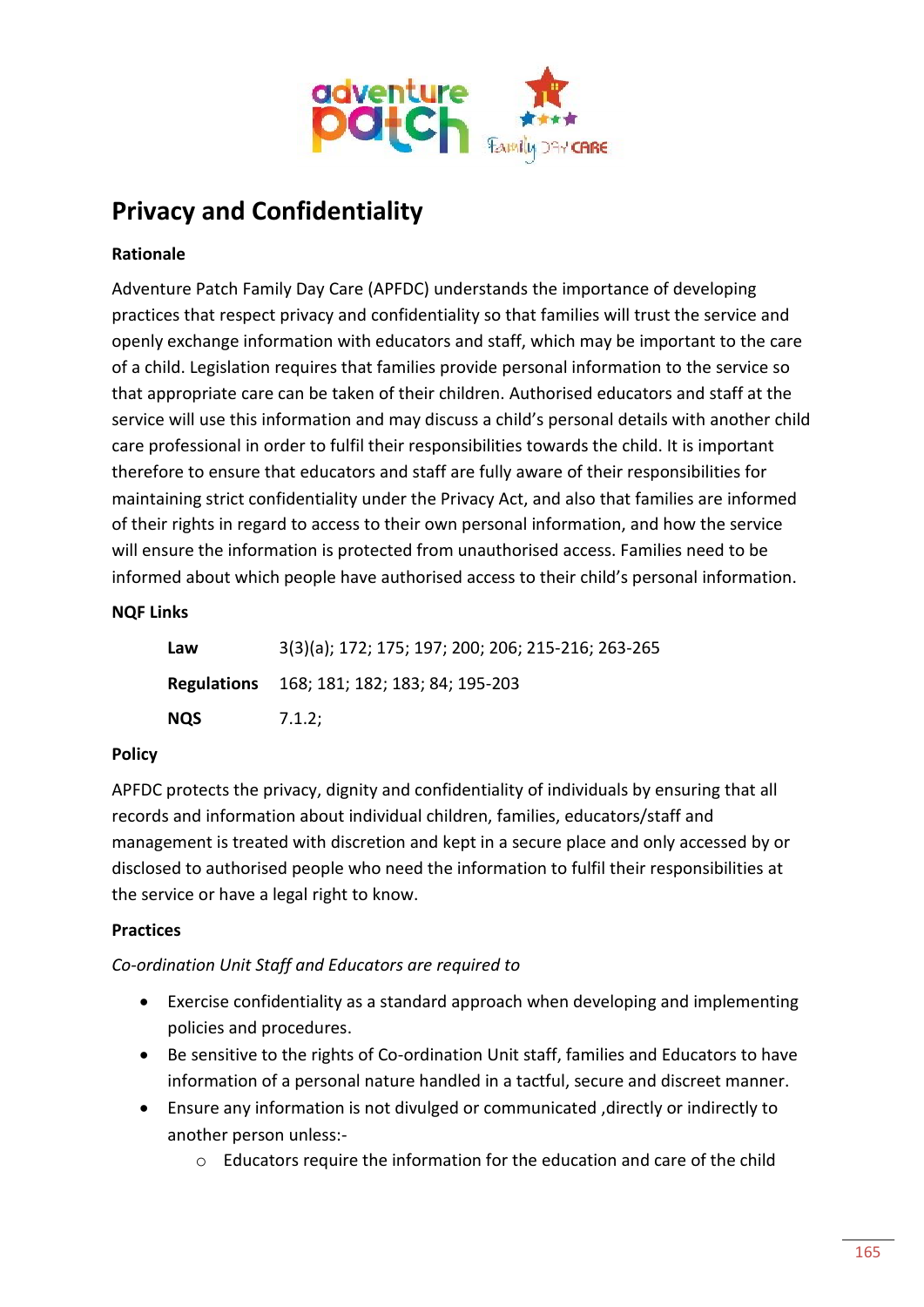- o Medical personnel require the information for medical treatment of the child
- o The parent of the child requests the information
- o A regulatory officer requests the information

### **Procedures**

#### *Verbal Information*

- Any information obtained by Educators or staff in relation to the Educators, staff or the families of children enrolled for the service must be treated confidentially.
- Only information which is relevant to providing quality care for a child needs to be discussed between the Educator and Co-ordination Unit.
- Staff and Educators need to be aware it is not appropriate for them to discuss children in care with people other than the child/ren's families, Co-ordination Unit or Educator.
- It is important Educators do not refer to a child by name when discussing an incident, which has occurred as part of their Family Day Care business, with another Educator, family or member of the public.

#### *Records*

- Personal information in written records will be kept securely by storing records confidentially in a safe and secure area.
- Thorough destruction or secure disposal of records after the elapse of the mandatory period of retention will also be practised.
- The Co-ordination Unit will ensure no information or images are used via any social media (eg: facebook/website) without written permission from families to use that piece of information or image.
- The Co-ordination Unit will maintain a current website and Facebook page with information to promote the service and Educators in a positive, professional manner at all times.

### *Social Media*

- It is not permitted to use photos of children, or any other information that may identify children or families on social media sites unless families have provided specific permission for this to occur. This policy strategy applies to educators, educator assistants, other staff, management, students, volunteers or any other person that may have access to children at the service.
- Staff, educators or management are not permitted to discuss the service, staff, educators or families on social media sites. Failure to adhere to this policy would be seen as unprofessional behaviour and would be subject to the relevant grievance procedure process.
- APFDC will include information about the social media policy in the parent information handbook, educator, staff, student and volunteer orientation procedures, and will include regular reminders about the policy in service newsletters.